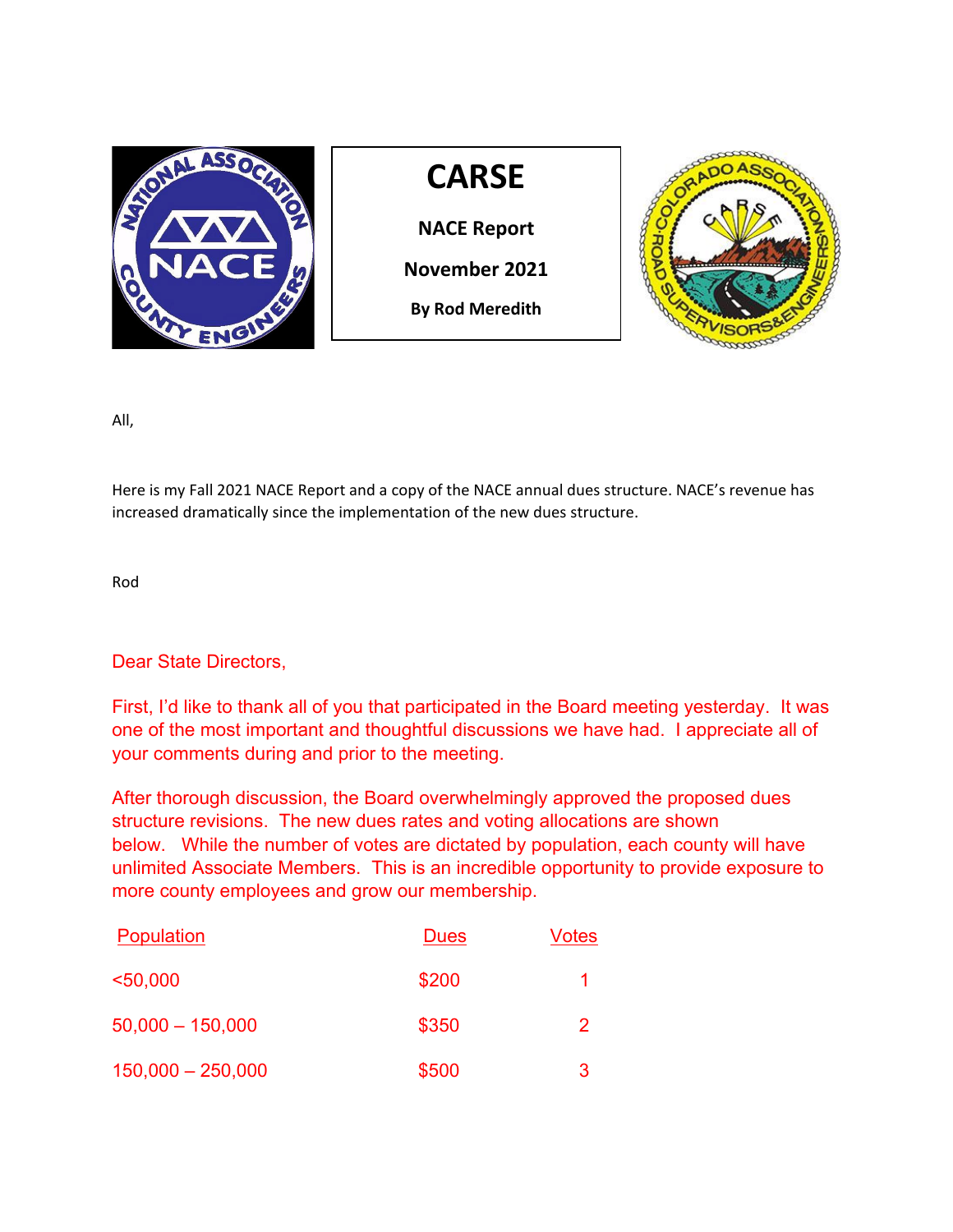| $250,000 - 500,000$ | \$750  |  |
|---------------------|--------|--|
| >500,000            | \$1000 |  |

One issue that has been discussed at length is the process by which affiliates will collect dues from the counties. While the dues vary by county based on population, some affiliates may decide to divide the dues evenly among the counties for simplicity.

This change will obviously require modifications on both the affiliate and NACE process of billing and updating of membership information. The first year will clearly be one of transition but I am confident that your affiliates and NACE staff will work through the changes.

Regards,

Duane J. Ratermann, P.E. President - National Association of County Engineers County Engineer - Knox County, IL 1214 U.S. Highway 150 East Knoxville, IL 61448 Phone: 309-289-2514 Fax: 309-289-4512 [dratermann@co.knox.il.us](mailto:dratermann@co.knox.il.us)

# **Update from NACE President Todd Kinney**

I wanted to get out a quick note to let everyone know what's been happening with NACE. Due to the widespread questions and concerns regarding the American Rescue Plan (ARP), I have asked the Executive Committee to reach out to their State Directors to gage interest in having Kevan Stone, NACE Executive Director ask the U.S. Department of the Treasury and the National Association of Counties (NACo) to see if they would host a webinar geared specifically to county engineers (public works, highway supervisors etc..) topic areas. The responses were overwhelming in favor of seeking additional information for our members.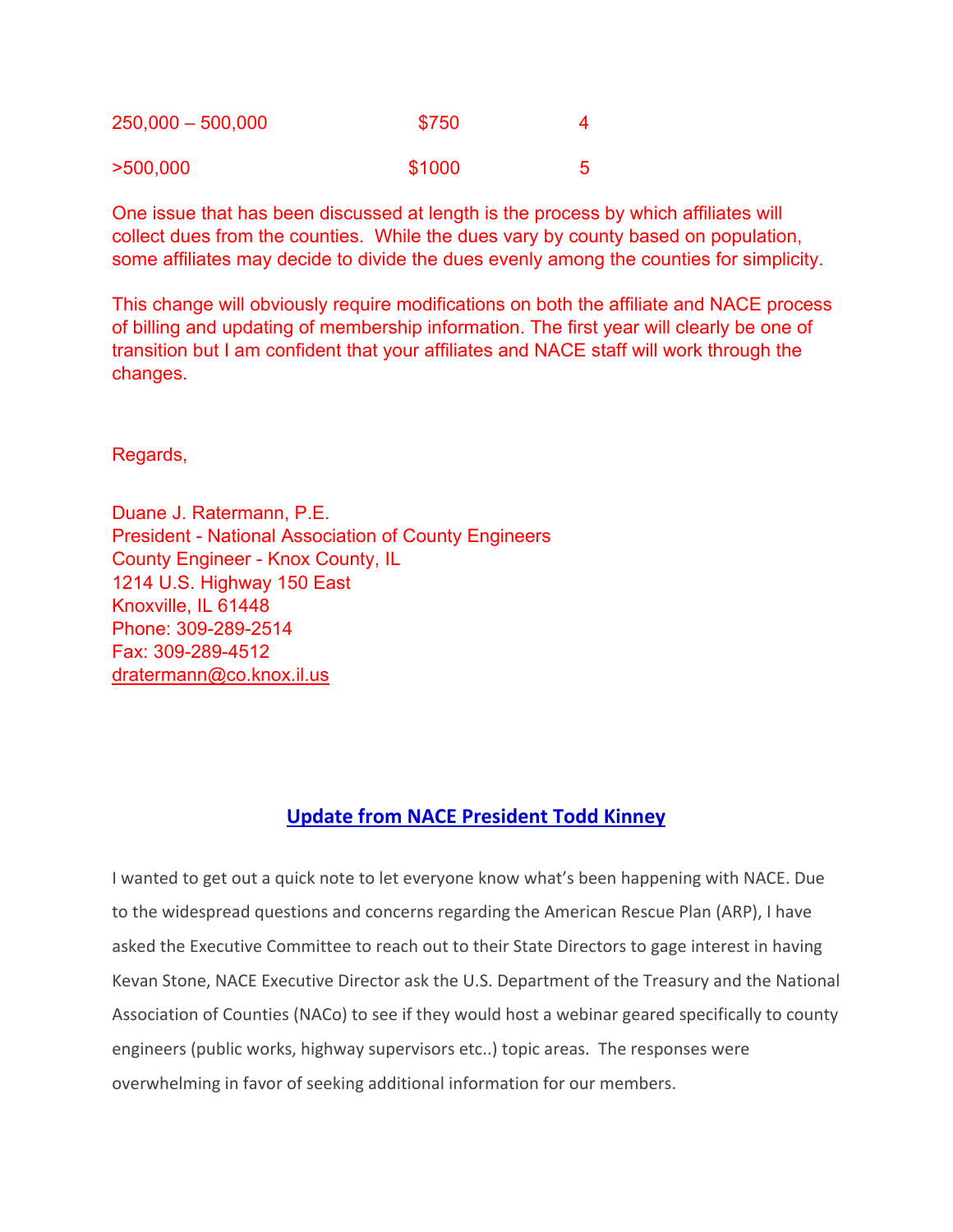NACE is currently working with the NACo to provide clarity and support for counties looking to utilize the ARP. NACE will be accessing the over 900 questions asked by stakeholders across all sectors to create a transportation infrastructure specific Q&A document NACE members can utilize. For those with additional questions, NACE will also be creating a Q&A submission document to submit to both NACo and United States Department of the Treasury for additional guidance and resources.

This year's NACE Fall Board of Directors Meeting will take place in St. Louis, Missouri. The Fall Meeting will be held on Wednesday, October 13 from 9:00 a.m. - Noon CDT at the St. Louis Hilton at the Ballpark.

# **DIRECT FEDERAL AID TO COUNTIES | \$65.1 BILLION AMERICAN RESCUE PLAN FUNDING BREAKDOWN**

In a major victory for America's counties, the legislation includes **\$65.1 billion in direct, flexible aid to every county in America**. These direct funds are allocated based on the county share of the U.S. population. Counties that are Community Development Block Grant (CDBG) recipients (urban entitlement counties) will receive the larger of the population-based share or the share under a modified CDBG allocation formula. See distribution by County below:

[https://home.treasury.gov/system/files/136/fiscalrecoveryfunds\\_countyfunding\\_2021.05.10-1a-](https://home.treasury.gov/system/files/136/fiscalrecoveryfunds_countyfunding_2021.05.10-1a-508A.pdf)[508A.pdf](https://home.treasury.gov/system/files/136/fiscalrecoveryfunds_countyfunding_2021.05.10-1a-508A.pdf)

# **NACE Federal Priorities**

We urge Members of Congress to support county transportation and infrastructure priorities in any new infrastructure legislation presented by Congress.

Counties play a critical role in the nation's transportation system, owning 46 percent of all public roads (compared to the 32 percent of public roads owned by cities and townships, 19 percent by states, and 3 percent by the federal government) and 38 percent of the nation's bridge inventory, and are involved with a third of the nation's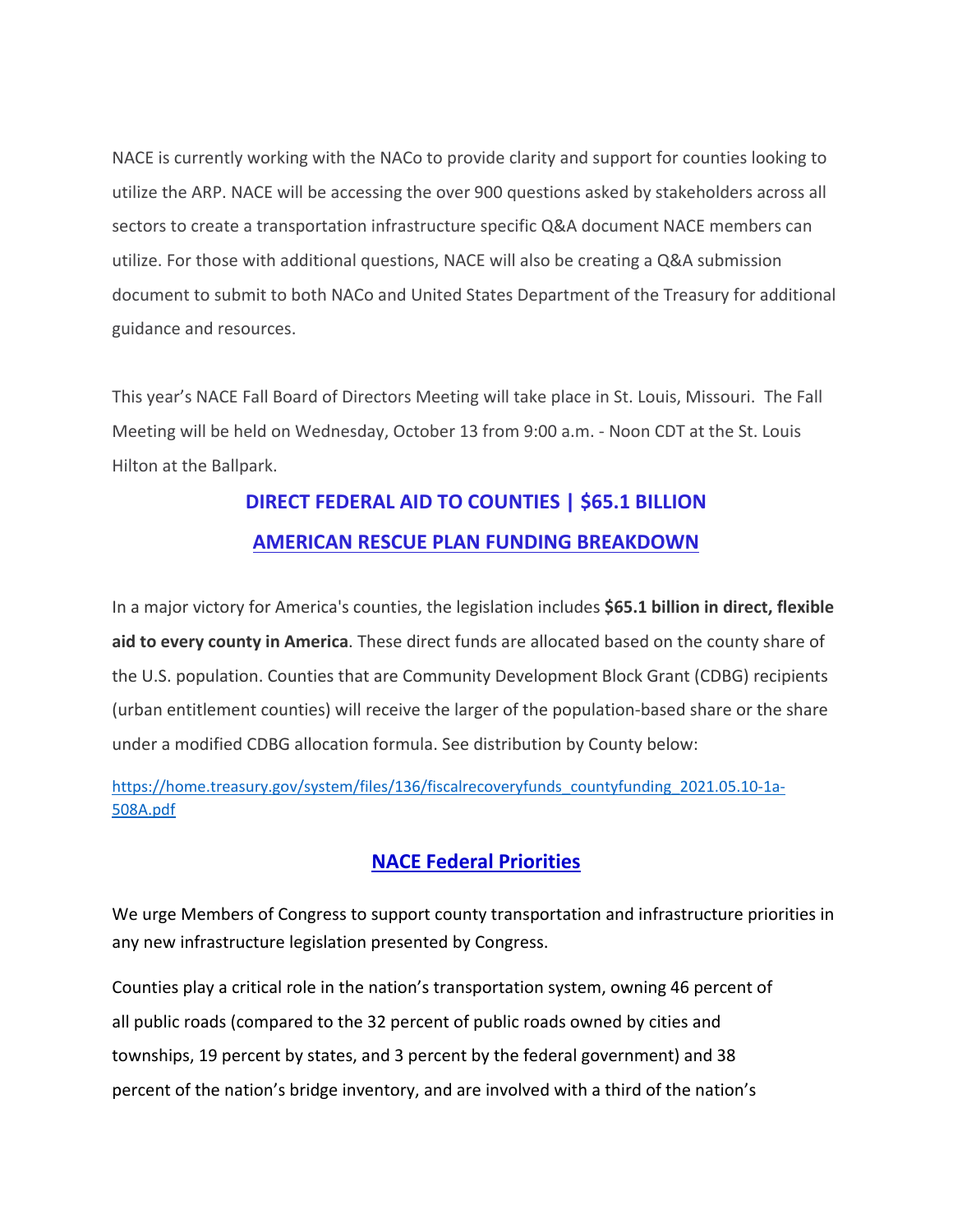transit systems and airports that connect residents, communities, and businesses. As Congressional leaders outline priorities to address in an infrastructure package, of vital importance will be policy positions that include sustainable funding for large-scale construction and maintenance projects. Also crucial are alternative revenue sources for highways and transit, harbors, and airports, as well as regulatory reform that addresses a streamlined permit approval process.

NACE believes that counties should be recognized as major owners of transportation infrastructure in any potential package presented by Congress or the administration. Furthermore, federal funding levels and local authority should adequately reflect the county role in the nation's transportation system. NACE believes that a user-pay approach should continue to be the cornerstone of federal transportation funding. **New, dedicated federal funding must be part of any new infrastructure package with direct funding opportunities available to local governments:** As the largest owner of road and bridge infrastructure, counties cannot always depend on state entities to allocate appropriate resources to local projects.

**Ensure long‐term solvency of the highway trust fund:** In order to maintain a robust infrastructure network, the Highway Trust Fund must remain solvent. NACE advocates for an "all tools in the toolbox" approach to accomplishing this, including increased usage of user-fees for infrastructure.

**Streamlining of the federal process:** NACE supports a streamlining of the federal process, helping reduce project delays resulting from duplicative reviews, permits, and procedures. These reforms can also improve public safety by expediting repairs and improvements to disaster-affected infrastructure quicker. In addition, the absence of burdensome bureaucratic red-tape can assist in increasing the purchasing power of our existing funding and any new sources.

**NACE 2022 Annual Conference**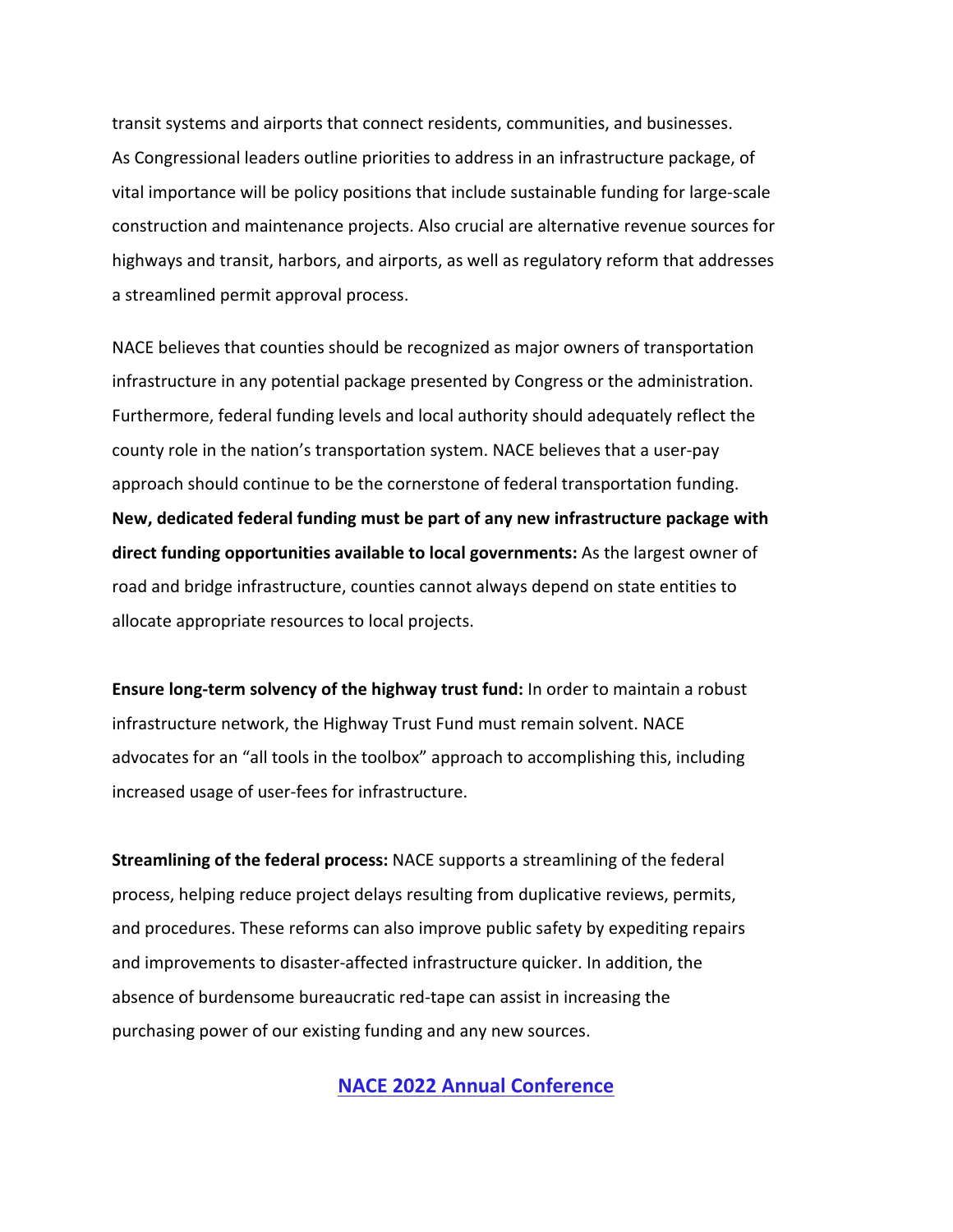#### April 24 – 27

#### Buffalo, New York

#### Hyatt Regency Hotel

Host: **New York State County Highway Superintendents Association** (NYSCHSA)

# **Future NACE Conferences**

## **NACE 2023**

Orange Beach, Alabama

## **NACE 2024**

Palm Springs, California

## **NACE 2025**

TBD, Illinois

## **NACE Publications Catalog**

NACE publishes an extensive series of Action Guides on subjects important to county engineers and public works managers. There are 19 Action Guides available along with a series of Training Guides for road crews that present the basics of a variety of operations. To order contact:

National Association of County Engineers 660 North Capitol Street, NW, Suite 420 Washington, DC 20001 Phone: (202) 393-5041 Fax: (202) 393-2630 E-mail: nace@naco.org

#### **ACTION GUIDE TOPICS**

- **Organization**
- **Personnel**
- **Financial Management**
- **Maintenance Management**
- **Administration of Bridge Inspection**
- **Tort Liability**
- **Road Programming**
- **Road Surface Management**
- **Roadway Safety**
- **Storm Water Management and Drainage**
- **Subsurface Soils Exploration**
- **Bridge Rehabilitation on Local Roads**
- **Rural Transportation Planning**
- **Purchasing Authority**